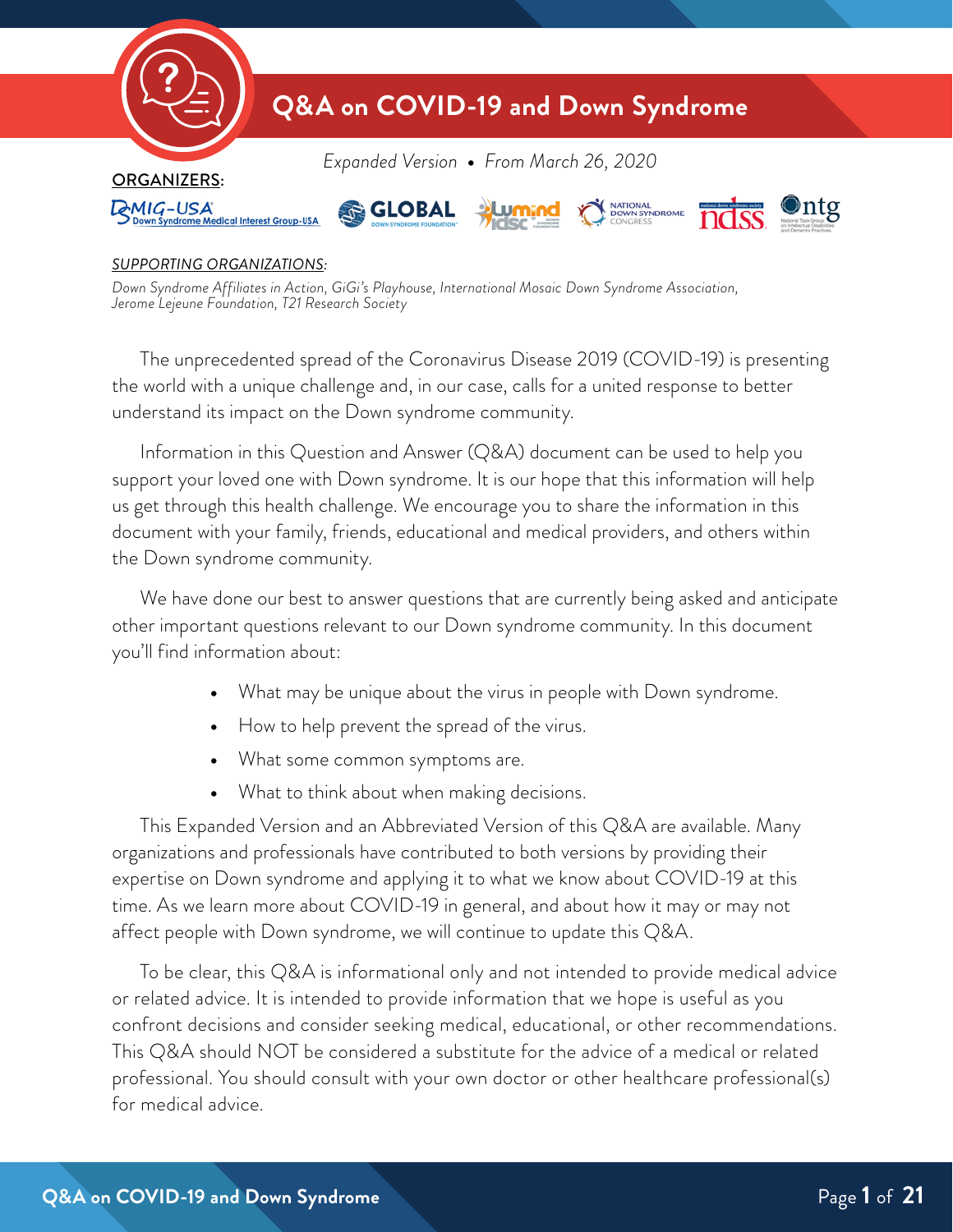Please be sure that the information you receive is from reliable, trusted, and recognized sources. We recommend the **[Centers for Disease Control and Prevention \(CDC\)](https://www.cdc.gov/coronavirus/2019-ncov/index.html)** and websites ending with ".gov" in the United States. International, federal, and state health department websites should be the most reliable. Also, we encourage you to look to the websites of organizations who support the Down syndrome community, which are listed at the end of this Q&A.

#### **IMPORTANT REMINDERS**

If you suspect you, a loved one, or someone in your care may have COVID-19, please call your healthcare professional as soon as possible. Calling first is strongly recommended before traveling to/from an office or hospital, as your time spent there may increase exposure to COVID-19 for you and others.

If you are a parent or caregiver, please remember to take care of yourself. It is difficult and sometimes impossible to care for others if you are sick or too tired. It is also important not to spread your sickness. Stay healthy for the sake of those who depend on you.

If you have the time and energy, we also encourage you to check in with your family and friends – especially those who may be struggling during this health emergency. A phone call or text message goes a long way to show someone you care. Finally, in the coming days and weeks, if possible, share resources and supplies with your family, friends and community members who are in need.

#### **In the event of an emergency, please call 911.**



## Q1: Does general COVID-19 information about symptoms, transmission, protection, and supportive treatment apply to individuals with Down syndrome?

**A.** The general information about COVID-19 (the illness that results from exposure to novel coronavirus) that applies to all individuals also applies to people with Down syndrome. This includes information on symptoms, modes of transmission, protection, supportive treatment, and other insights regarding the virus. As far as experts know, individuals with Down syndrome get infected with the virus at the same rate, but some may be at greater risk of developing more severe illness from COVID-19.









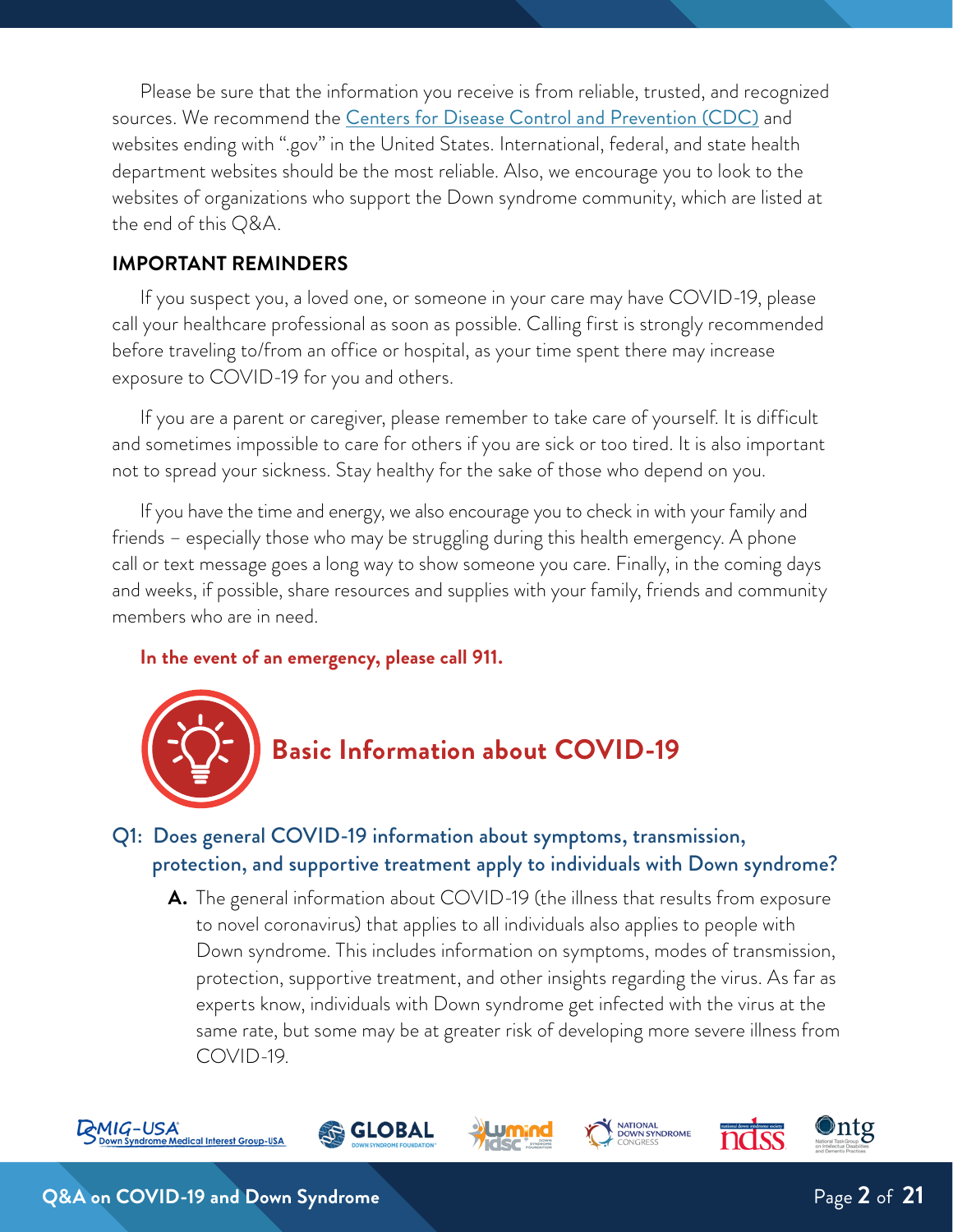# Q2. Are individuals with Down syndrome considered to be a "high risk" or "vulnerable" population in this coronavirus outbreak?

**A.** Based on what we know today, public health professionals and infectious disease experts warn that certain individuals are more likely to get severely ill and need hospitalization when infected with COVID-19. These include very young children, "older" people (individuals over 60 in the general population), people with compromised immune systems (including those undergoing treatment for cancer or dialysis), people with chronic pre-existing conditions (such as heart disease, kidney disease, diabetes), people with lung disease and/ or respiratory difficulties (including asthma and obstructive sleep apnea, and people who smoke), and people living in nursing homes or long-term facilities.

As with all people, individuals with Down syndrome who are older are considered high risk. In addition, since individuals with Down syndrome are highly predisposed to many of the underlying medical conditions mentioned above, those individuals with Down syndrome should also be considered high risk or more vulnerable to COVID-19. In addition, because of living in close quarters, people with Down syndrome living in group homes or long-term facilities are also at higher risk than in the general population. It is not known whether having Down syndrome in and of itself equates to a higher risk of more severe illness from COVID-19.

### Q3. What are the medical conditions that individuals with Down syndrome could have that may put them at higher risk?

**A.** The Centers for Disease Control and Prevention (CDC) and the National Institutes of Health (NIH) have identified people with certain underlying medical conditions as "high risk," meaning these individuals are more likely to become severely ill and need hospitalization when infected with COVID-19.

Individuals with Down syndrome are among this "high risk" group, as they are much more likely to have one or more of these underlying medical conditions compared to those without Down syndrome. However, to be clear, some people with Down syndrome will not have any of these underlying medical conditions.

Children and adults with Down syndrome are known to have several cooccurring conditions, that if are untreated or active, may make that individual more vulnerable to COVID-19. These can include:

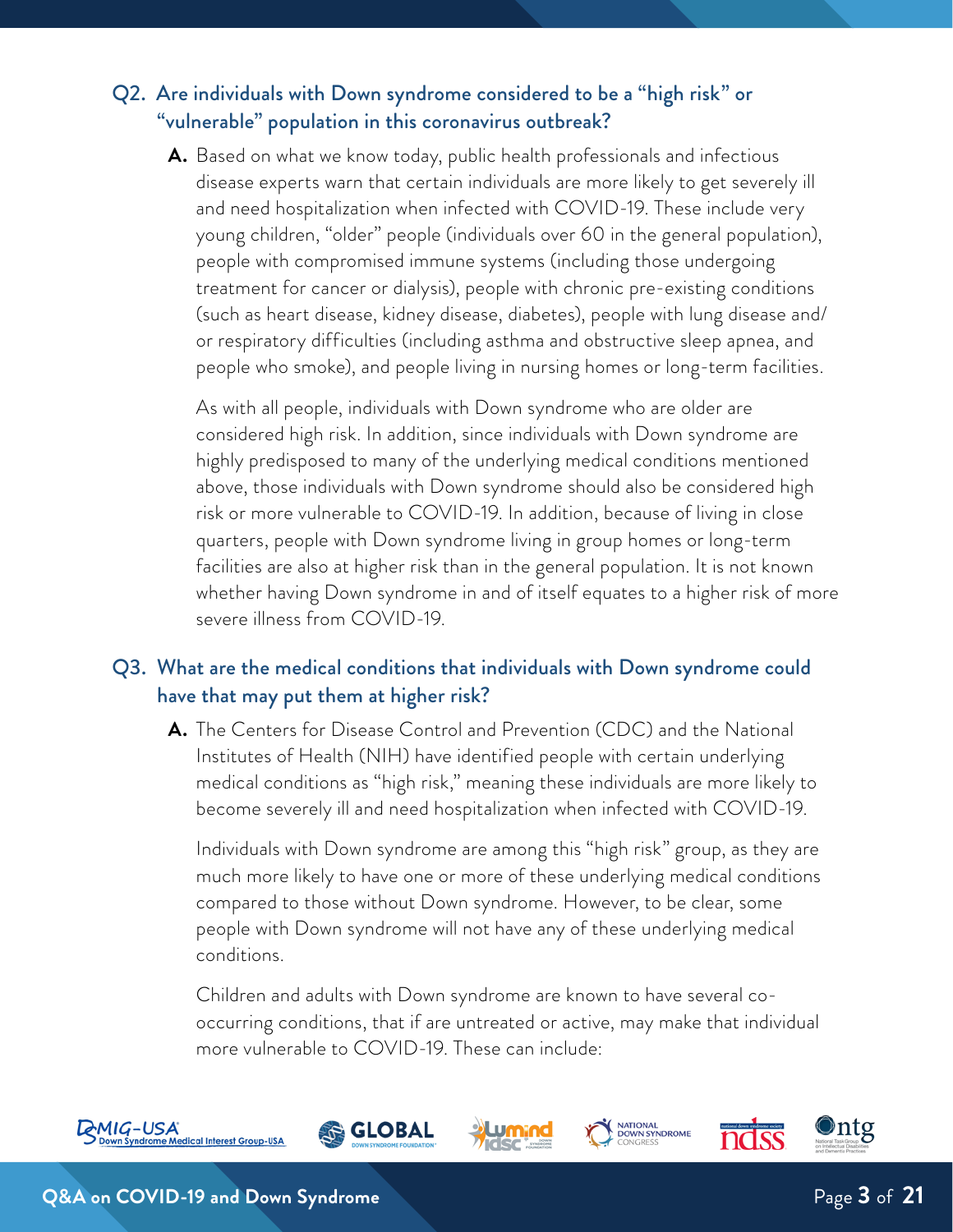- **•** *Ongoing heart defects (heart disease).* 
	- » COVID-19 may cause a severe inflammatory response in the body which can also affect the heart.
	- » People with Down syndrome who were born with congenital heart conditions which were fully repaired, or those with normally functioning hearts, should follow general precautions for all individuals.
	- » Individuals who have heart failure or heart disease may be at higher risk and should consult with their health care provider about additional precautions that may be needed, especially if they also have other conditions like:
		- ✓ Diabetes
		- ✓ Obesity
		- ✓ Hypertension (high blood pressure)
		- ✓ Chronic obstructive pulmonary disease (COPD)
		- ✓ Kidney disease
- **•** *Chronic respiratory problems or lung disease or a history of severe respiratory infections.* 
	- » People with Down syndrome are more susceptible to respiratory infections. Those who have had frequent or severe respiratory conditions in the past may have more serious health consequences if they are exposed to COVID-19.
	- » People with a history of previous serious respiratory conditions may be at especially high risk and should follow strict precautions.
	- » People with asthma are at higher risk and should continue their treatments during this time.
- **•** *Sleep apnea.*
	- » Sleep apnea has been shown to be associated with increased respiratory infections.
	- » CPAP machines with facial masks are often used for treatment of sleep apnea. Proper cleaning of the CPAP mask and machine are needed, especially in the presence of a respiratory infection. This includes establishing a regular cleaning schedule, changing of

**i GLOBAL** 

**NATIONAL<br>DOWN SYNDROME**<br>CONGRESS



⊙ntg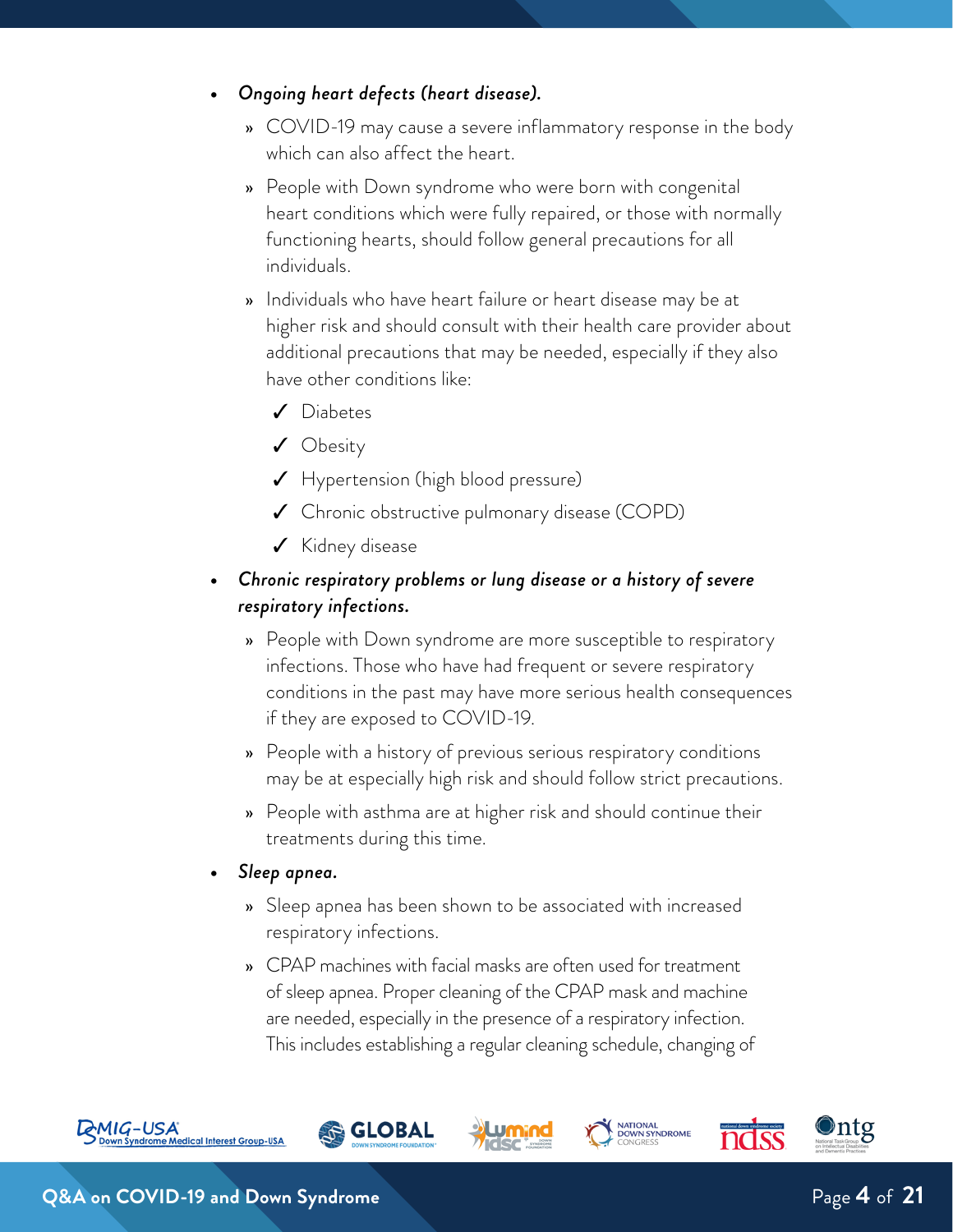water nightly, and replacing mask cushions 1-2 times monthly. In the presence of a respiratory infection, these hygienic activities should be conducted frequently.

- » If a person with Down syndrome is suspected of having, or has COVID-19, the use of CPAP (or BiPap) machines could theoretically aerosolize the virus and increase the spread to others. In these situations, please consult with your health professional or doctor for guidance.
- **•** *Lower immune function.*
	- » Some people with Down syndrome may have lower immune function, and have more difficulty fighting infection. People who may have lower immune function include:
		- ✓ Those with diabetes.
		- ✓ Those receiving chemotherapy or undergoing active treatment for cancer.
		- ✓ Those with autoimmune conditions, such as rheumatoid arthritis, lupus, or psoriasis, who are on certain medications that lower the function of the immune system.
- **•** *Cancer/leukemia.* While children with Down syndrome have a 10-20 fold elevated risk of developing acute myeloid leukemia (AML) and acute lymphoblastic leukemia (ALL), overall less than 1% of people with Down syndrome develop leukemia or other forms of cancer. If an individual with Down syndrome *is actively* being treated for cancer, they would be considered a higher risk. Families should work closely with their cancer specialists.
- **•** *Diabetes.* Children and adults with Down syndrome who have diabetes are at risk for having lower immune function compared to people without diabetes. Persons with Down syndrome who are effectively managing treatment for diabetes would not necessarily be at higher risk, and they should continue to take their medications during this time.

These underlying medical conditions, associated with both children and adults with Down syndrome, can contribute to identifying them as being "vulnerable," and at "high risk." Therefore, persons with Down syndrome require closer

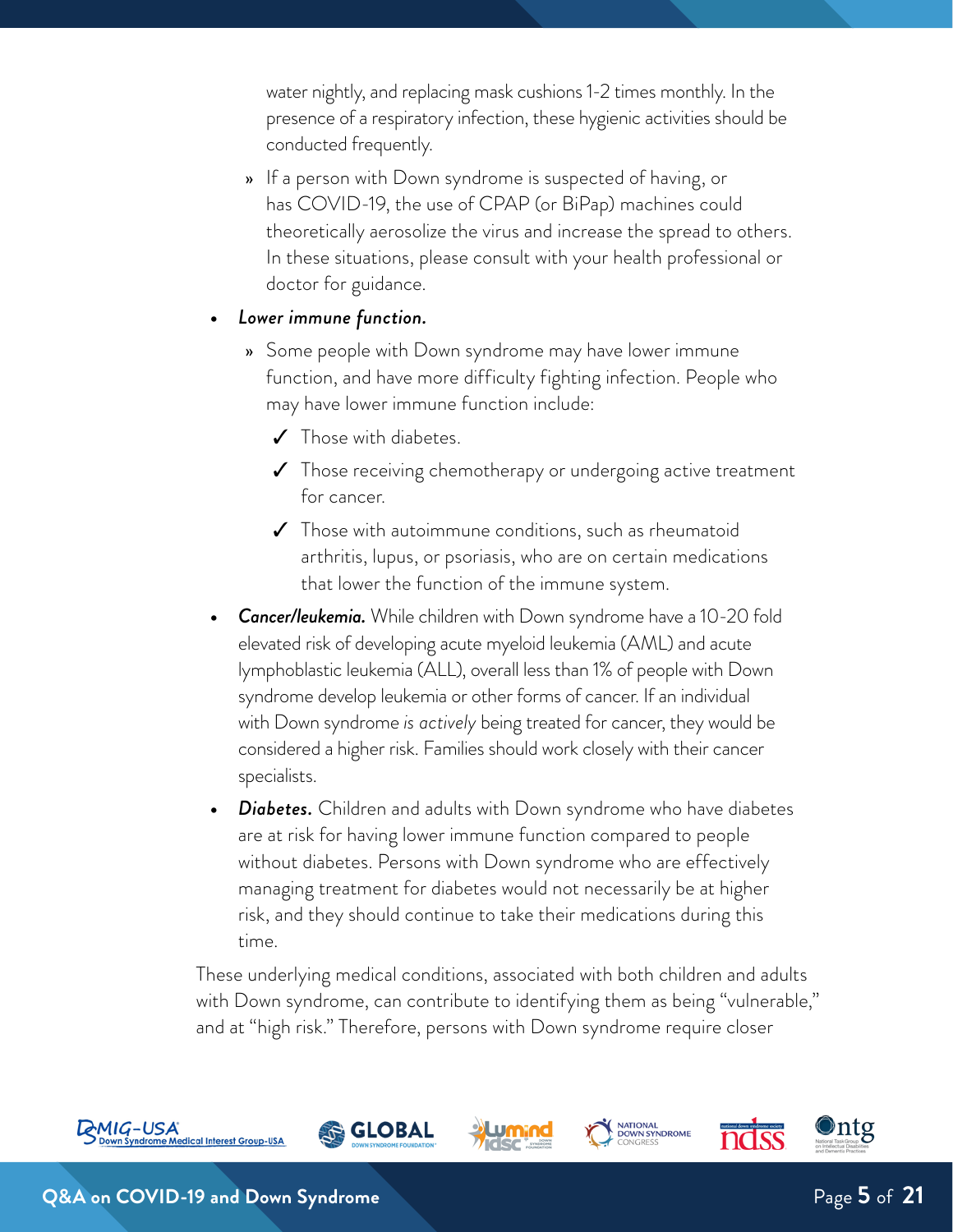monitoring, observation, and attention, especially when they are experiencing an illness.

#### Q4: What can help people with Down syndrome reduce stress and stay well?

- **A.** Following a schedule can be helpful for all people. People with Down syndrome may be very sensitive to sudden changes to their routine and environment, which may cause stress. People with anxiety or depression will also likely need more help at this time. Reach out to health care providers with any concerns. Some ways to help stay well are to:
	- **•** Keep routines of getting dressed and ready for the day.
	- **•** Keep regular sleep schedules.
	- **•** Eat a healthy, balanced diet with whole grains, protein rich foods, fruits and vegetables, dairy (or substitutes) and healthy fats. There are no known foods or nutrients that prevent or treat COVID-19.
		- » For more information visit [Dietary Guidelines for Americans](https://www.dietaryguidelines.gov/current-dietary-guidelines/2015-2020-dietary-guidelines).
	- **•** Stick to three balanced meals and two healthy snacks. Avoid emotional eating, grazing, or eating when bored.
	- **•** Drink plenty of fluids.
	- **•** If allowed, take walks outside. Always stay 6 feet away from other people.
	- **•** It may help to make a list of activities that are allowed, both indoors and outdoors. Posting the list of activities around your home can also be a helpful reminder.

# Q5. Are there any videos or other media that I can listen to or watch that explains this to me?

**A.** For more information on COVID-19 and individuals with Down syndrome, Dr. Kishore Vellody, the President of the Board of the National Down Syndrome Congress and Medical Director of the Down Syndrome Center at Children's Hospital of Pittsburgh, released a podcast with guest, Dr. Andrew Nowalk, a pediatric infection disease expert. You can listen to *[this podcast](http://downsyndromecenter.libsyn.com/68-coronavirus-with-dr-andrew-nowalk)*.

For general information about the coronavirus and advice for direct support personnel, you can watch <u>[this video](https://www.youtube.com/watch?v=ud4Q4e_hcuw)</u> by Dr. Rick Rader, of the American Academy of Developmental Medicine and Dentistry.

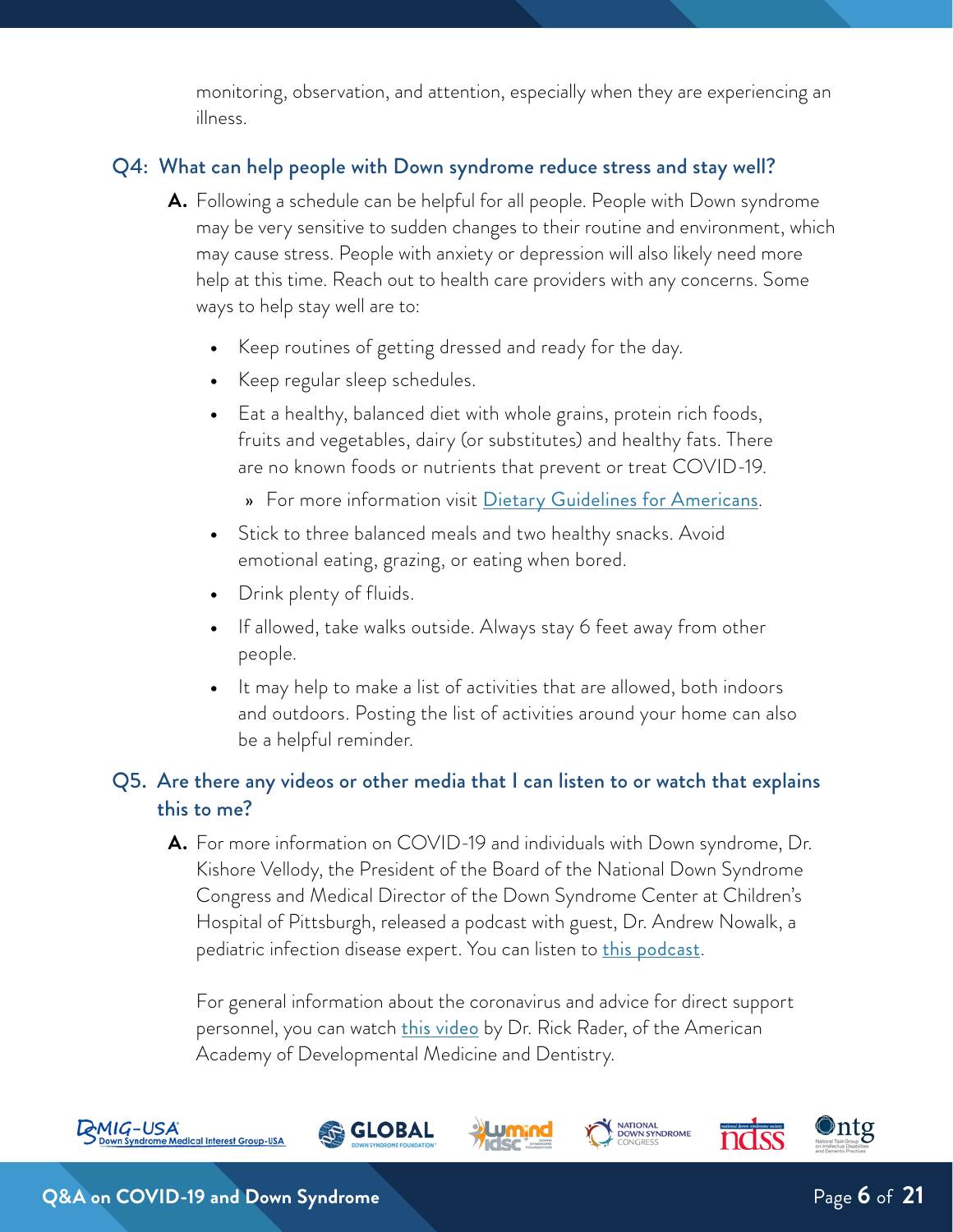# Q6. What are some of the behavioral and functional factors in people with Down syndrome that may complicate identifying or preventing illness?

- **A.** A lot will depend on the intellectual capabilities of the individual with Down syndrome and to what degree he/she can understand and communicate.
	- **Intellectual disability.** Individuals with Down syndrome who have an incomplete understanding of their health (what is called, 'health literacy level') may need support to avoid being infected or managing the virus if they get it. They may not be able to effectively participate in "self-management of the disease." As a result, they may have problems and need help with medication, emotional self-regulation, following directions, self-isolation, hygiene, and adherence to basic medical protocols. In the case of COVID-19, it may therefore be difficult to help a person understand the need to maintain **social** [distancing](https://www.cdc.gov/coronavirus/2019-ncov/prepare/prevention.html), to avoid handshakes and touching of one's own face, and the necessity for handwashing.
	- **•** *Communication deficits.* Some individuals with Down syndrome may not be able to clearly express their pain, discomfort, or agitation and are at greater risk by not being able to describe their symptoms or calling out for immediate medical attention. Guidance for COVID-19 recommends that concerns of fever, coughing and shortness of breath should be reported as soon as possible so that an early assessment can be made. People with Down syndrome may not be able to self-report such concerns and may need assistance from family members and/ or caregivers who are able to recognize their symptoms better than others.

# Q7. Would the Centers for Disease Control and Prevention (CDC) recommendations differ depending on whether the person with Down syndrome is a child, an adult, or an older adult?

**A.** The general information about COVID-19 will always apply to people with Down syndrome regardless of age (such as symptoms, modes of transmission, protection, supportive treatment, and other insights regarding the virus) as it will to people without Down syndrome. These suggestions, precautions and strategies should be followed and adhered to.

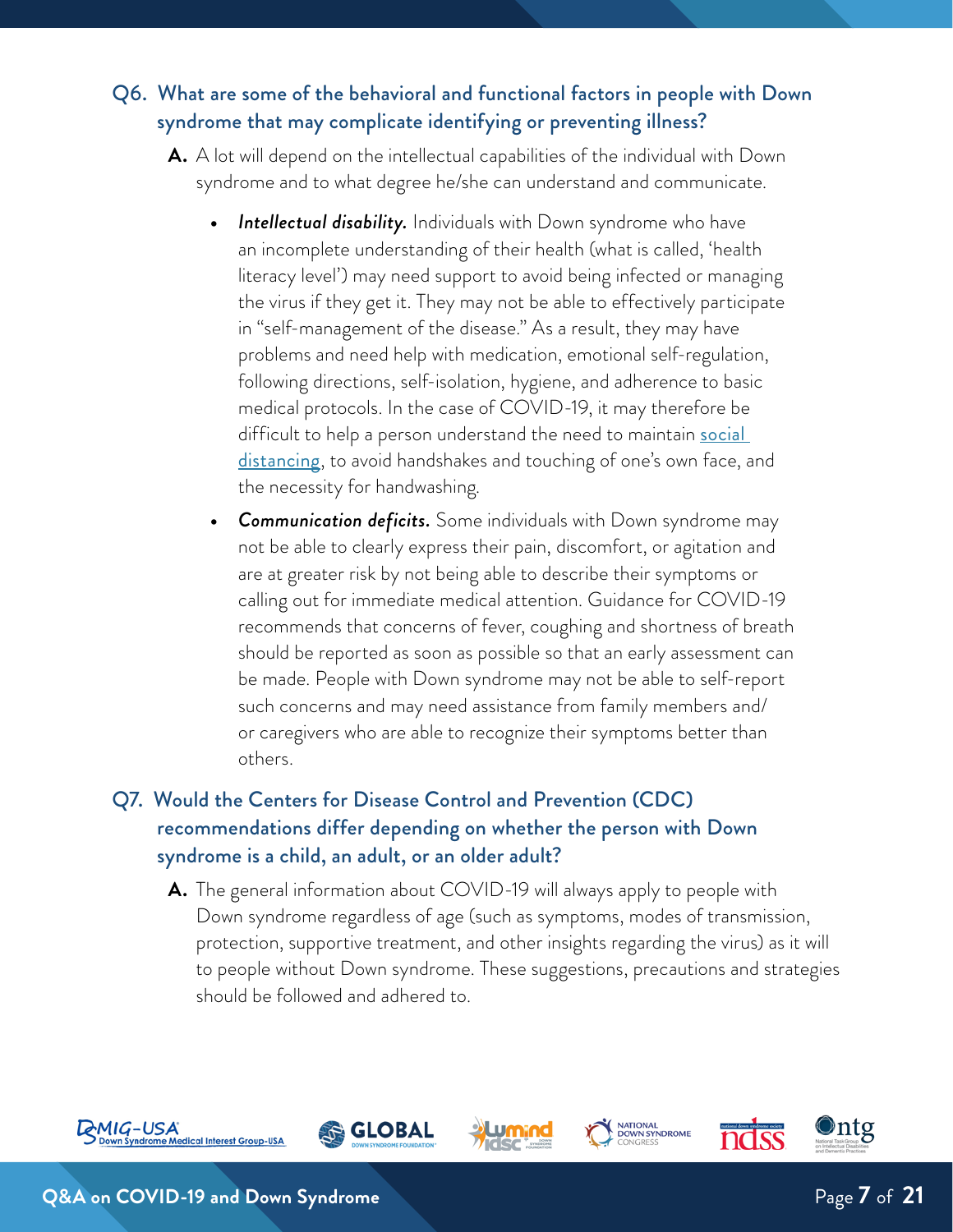

# **Advice on Prevention**

### Q8. What can be done to help individuals with Down syndrome stay healthy?

**A.** There is currently no available vaccine for COVID-19. However, there are some ways to stop the spread of this disease.

According to the [Centers of Disease Control and Prevention \(CDC\)](https://www.cdc.gov/coronavirus/2019-ncov/prepare/prevention.html), we can further reduce the spread of COVID-19 by **staying home as much as possible** and if you must go out, practice social distancing; that is, staying at least 6 feet away from other people. Consider however, that certain situations, such as being on a plane, train, subway/tram/bus, or in crowds, make it impossible to stay 6 feet away from others.

The CDC recommends that you:

- **•** Stay home when you can and practice social distancing.
- **•** Avoid close contact with people who are sick.
- **•** Avoid touching your eyes, nose, and mouth.
- **•** Stay home when you are sick.
- **•** Cover your cough (cough/sneeze into the crook of your elbow), or sneeze into a tissue, then throw the tissue in the trash.
- **•** Clean and disinfect frequently touched objects and surfaces using a regular household cleaning spray or wipe ([Per the CDC](https://www.cdc.gov/coronavirus/2019-ncov/prepare/cleaning-disinfection.html), use a cleaner made up of 60% alcohol, or mix your own bleach diluted solution i.e., 5 Tablespoons (TBSP) bleach/gallon water or 4 TBSP bleach/quart water).
- **•** Wash your hands often with soap and water for at least 20 seconds, especially after going to the bathroom; before eating; after blowing your nose, coughing or sneezing; and when they are visibly dirty.
- **•** If soap and water are not readily available, use an alcohol-based hand sanitizer with at least 60% alcohol.
- **•** Wash clothes worn in public places in hot water and sanitize your laundry basket and washing machine surfaces.

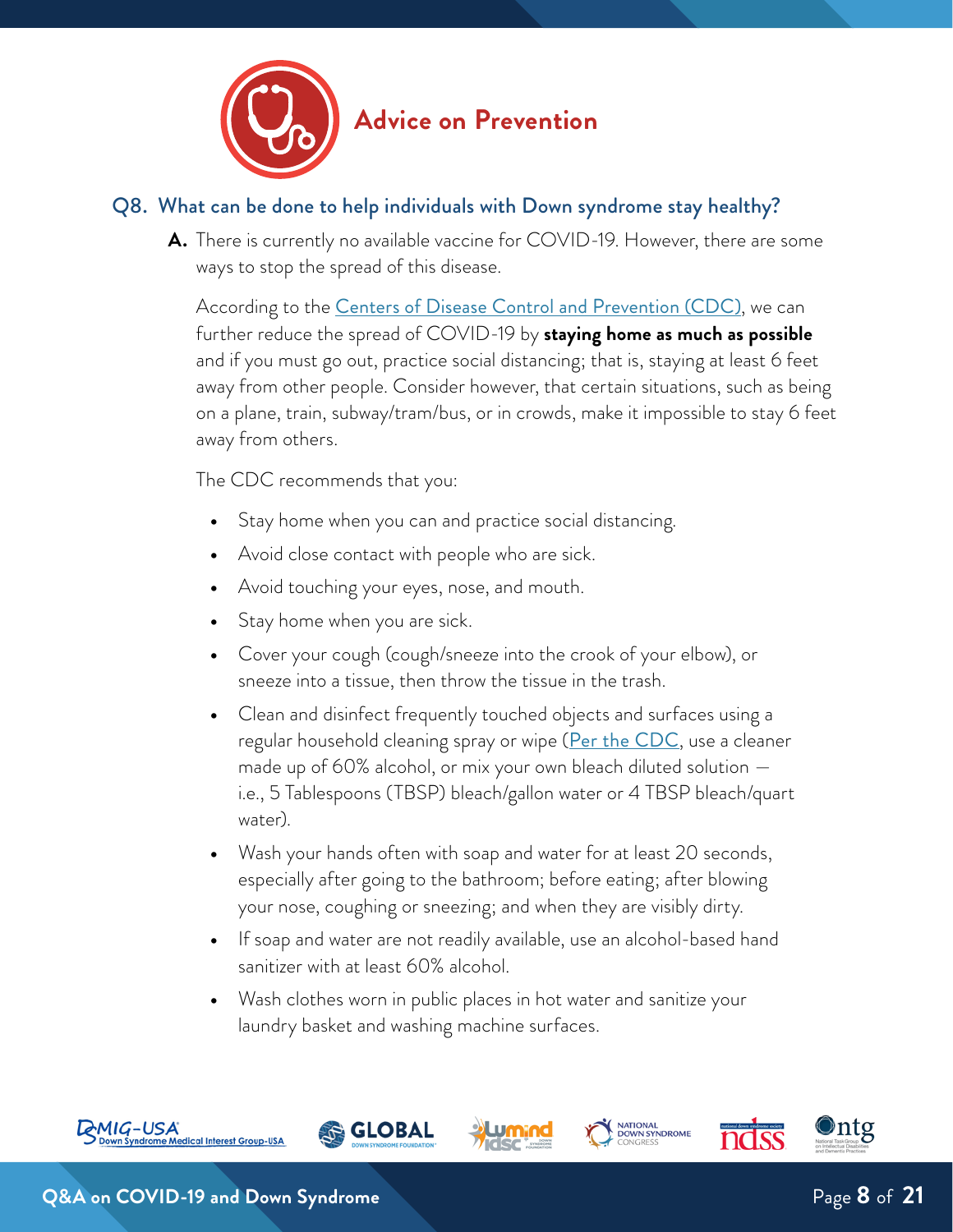- **•** Remember to follow the basic health recommendations, such as maintaining healthy and balanced nutrition and hydration routines, exercising/movement, using stress management interventions (especially those which have worked in the past), getting rest, and maintaining a good sleep schedule.
- **•** Look at other ways to stay socially connected using remote means, such as social media and telephone (remember to clean your devices!).
- **•** Keep yourself healthy which will increase the chance that your loved ones will stay healthy.

If someone in your home (who is not at high-risk) is suspected or proven to have COVID-19, medical providers/doctors will likely advise them to stay home and tend to symptoms of a mild illness. It is very important to try as hard as possible to observe the CDC guidelines on isolation for that person in the home, including preventing contact between that person and anyone with Down syndrome in the home.

# Q9. How do I best explain what 'social distancing' is to my child or adult with Down syndrome?

**A.** The CDC defines social distancing as "remaining out of congregate settings, avoiding mass gatherings, and maintaining distance (approximately 6 feet) from others when possible."

A simple way of explaining this is to say that we should avoid places where there are a lot of people. You might say, *"when we go out, do not sit/stand/walk close to another person; keep away from the other people by how far you can spread both your arms out."* Phrases for younger kids that may already be used in other settings include *"staying in your bubble"* or *"elbow room."* Using visual supports like holding out your own arms, can be a great way to show arm's length.

Smiling, waving, and socialization from a distance is fine, but avoid hugging, handshaking and touching others.

## Q10. What can I do to help my child or adult with Down syndrome be more diligent about washing hands and keeping hands from his/her face?

**A.** Discuss proper handwashing. Using the chorus of a favorite song to help your child or adult with Down syndrome to understand how long to wash their hands (approximately 20 seconds) can be helpful. Practice the procedure together.

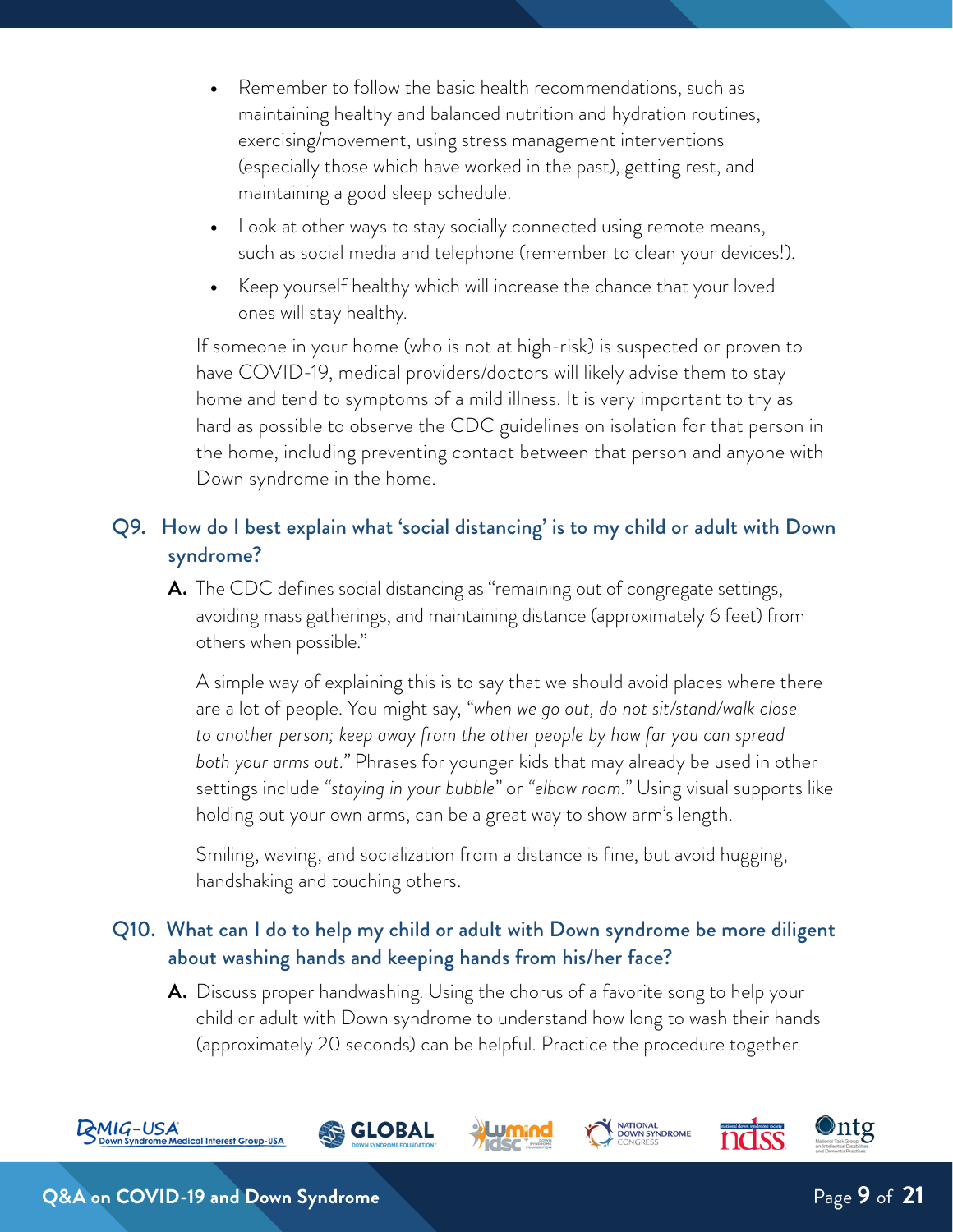Practice not touching the face – include your child or adult in the task of checking that you don't touch your face either. Give positive praise when they do not touch their face, even if it has only been for a short time.

- **•** Sunglasses or glasses may be worn to help reduce the number of times an individual touches or rubs his/her eyes.
- **•** Gloves of any kind can also help reduce touching of the mouth, eyes, and nose.
	- » Latex or surgical gloves are not needed to serve this purpose; any tolerated gloves can help.
	- » Keep in mind that gloves can transmit coronavirus just like fingers can.
- **•** Fidget-toys or objects of interest can be utilized to temporarily reduce the risk of touching things in the environment and the face and may be useful in reducing risk during transportation or when a community outing is necessary.
	- » Keep in mind that these objects could carry infection themselves, so ideally such objects should be small and easy to clean quickly.



# **Minimizing Risk of Contracting COVID-19**

- Q11. Does having dementia or Alzheimer's disease for someone with Down syndrome increase the risk of being infected by COVID-19?
	- **A.** [The Alzheimer's Association](https://www.alz.org/help-support/caregiving/coronavirus-(covid-19)-tips-for-dementia-care) (in the United States) has noted that: "Most likely, dementia does not increase risk for COVID-19, the respiratory illness caused by the new coronavirus, just like dementia does not increase risk for flu. However, dementia-related behaviors, increased age, and common health conditions that often accompany dementia may increase risk. For example, people with Alzheimer's disease and other causes of dementia may forget to wash their hands or take other recommended precautions to prevent illness. In addition, diseases like COVID-19 and the flu may worsen cognitive impairment due to dementia."











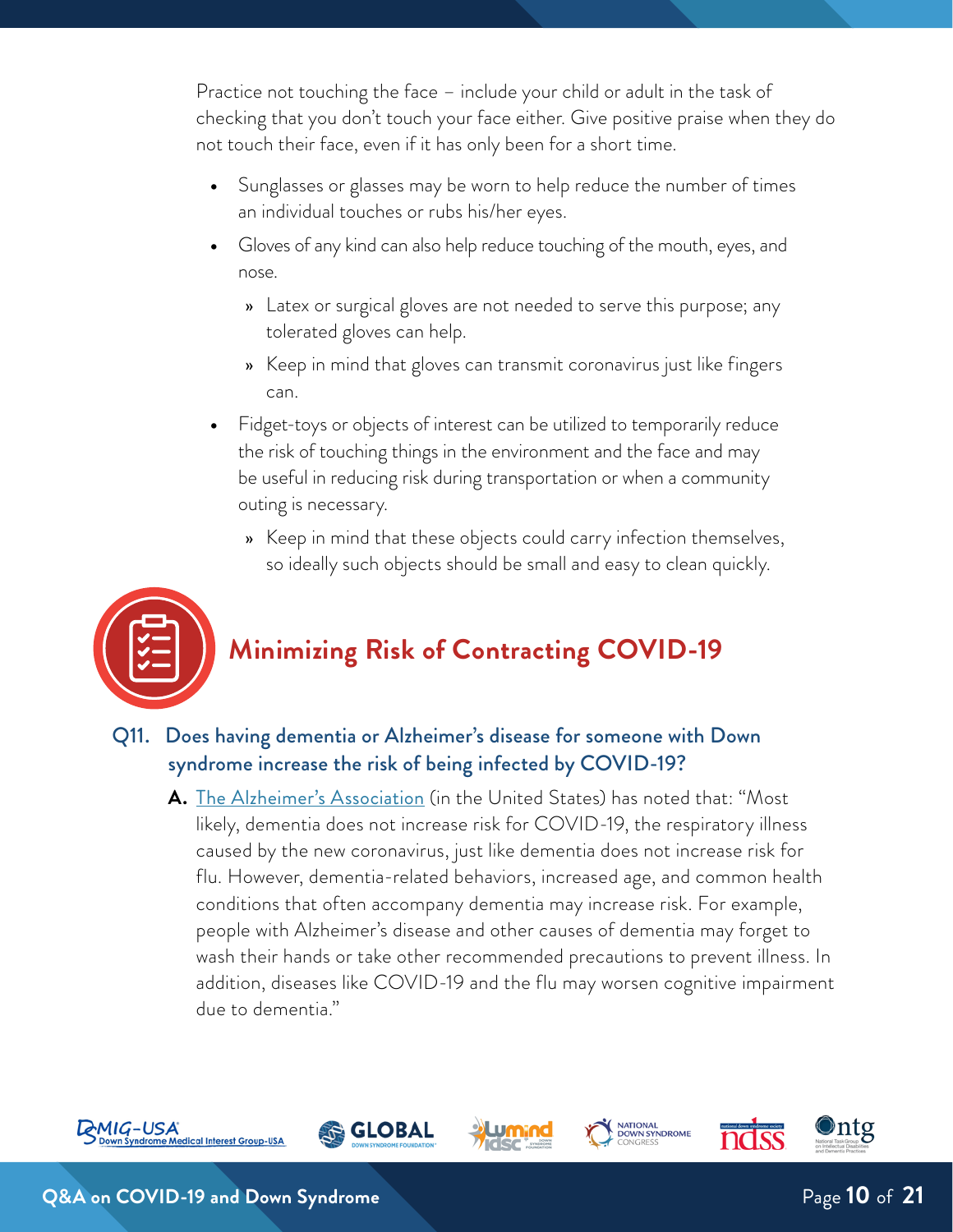Additionally, individuals with advanced Alzheimer's disease may be at increased risk due to a higher risk of swallowing problems and aspiration pneumonia. Adults with Down syndrome with Alzheimer's disease who develop viral respiratory infections appear to be particularly susceptible to developing secondary bacterial pneumonia. Also, they may not be able to communicate if they begin to develop symptoms from the virus. They may be less likely to have a fever or cough. Sometimes, signs of illness will include sudden change in behavior, such as increased confusion, agitation, or becoming completely inactive. Watching out for signs of the infection, or any of these significant behavioral changes, is very important. Preventing exposure to anyone who may have COVID-19 is key. <u>[The Alzheimer's Association](https://www.alz.org/help-support/caregiving/coronavirus-(covid-19)-tips-for-dementia-care)</u> also provides recommendations for all individuals with Alzheimer's disease.

- Q12. The Centers for Disease Control and Prevention (CDC) refers to people who are "older" (loosely defined as over 60) as being at "high risk" for COVID-19. At what age are individuals with Down syndrome considered "high risk" since there is "accelerated aging" in this population?
	- **A.** We know that individuals with Down syndrome may have early aging, which might suggest that people with Down syndrome younger than 60 years of age are also more likely to be affected more severely. However, we do not have enough data about COVID-19 and people with Down syndrome to know this for sure.

# Q13. How should families manage multiple family members who are considered "high risk" or vulnerable? For example, when a 60-year-old grandmother takes care of her grandchild with Down syndrome?

**A.** A 60-year-old grandmother is considered "high risk" due to her age, and her grandchild might be, too, depending on whether there are any underlying medical conditions associated with COVID-19. Consider your grandmother's overall health and any possible exposure – for example, is she sheltering-inplace, or is she still going out and socializing?

You may want to assess the risk, your comfort with the risk, and the importance of your two vulnerable family members being together. You may want to consider: Is the spread of COVID-19 in your community severe? Are your family members self-isolating most or all of the time? What alternatives do I have? Make a decision that is right for you.

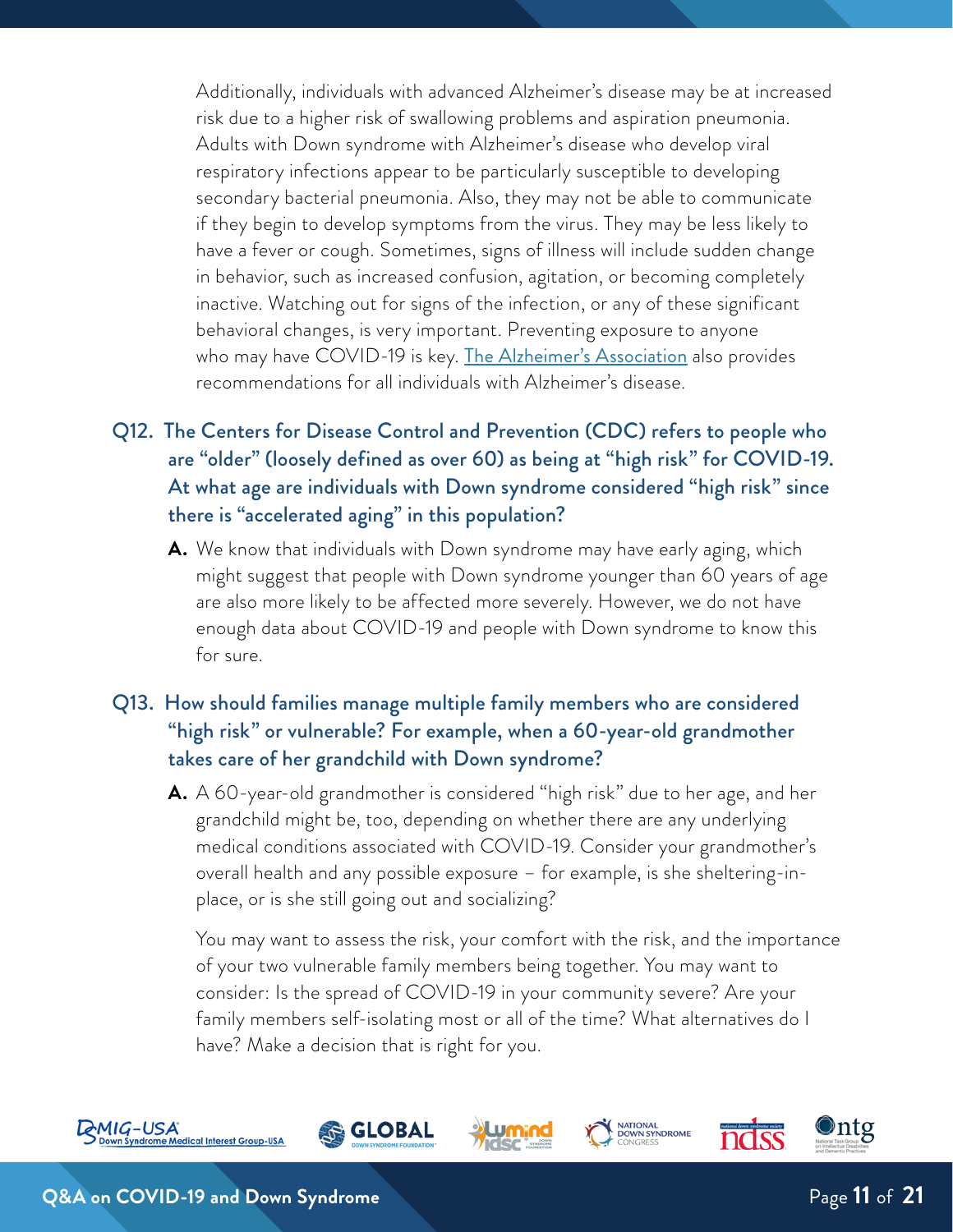

#### Q14. Is it safe for individuals with Down syndrome to travel?

**A.** At this moment in time, non-essential travel is not recommended. Like all people, individuals with Down syndrome should stay at home when they can and only travel when necessary.

For information about travel both within and outside the United States, we recommend reviewing [the website](https://www.cdc.gov/coronavirus/2019-ncov/travelers/index.html) of the Centers for Disease Control and Prevention (CDC).

If it is necessary for an individual with Down syndrome to travel, follow the local rules which may vary from city to city and state to state. Try to take transportation that is less likely to be crowded or during a time with fewer crowds. Remember to wash hands frequently or use hand sanitizer.

Some things to consider before traveling with an individual with Down syndrome:

- **•** Has a "shelter-in-place" order been issued where you are or where you are traveling to?
- **•** Is this trip important enough to risk infection?
- **•** How would I manage if I or my family member with Down syndrome became infected while traveling?
- **•** What if one of us is hospitalized away from home (in the location we are traveling to)?
- **•** What if one of us was quarantined in the place we are traveling to and not able to travel home for 14 days?
- **•** If traveling and being potentially exposed would mean that one of us needed to self-isolate, i.e., be separated from family member for at least 14 days, what would happen?

# Q15. When should individuals with Down syndrome who may be sick go to the doctor or the hospital?

**GLOBAL** 

**A.** Individuals with mild symptoms should stay at home and **NOT** go to the doctor's office or hospital. If there are mild symptoms (like sniffles or congestion, but

**NATIONAL<br>DOWN SYNDROME**<br>CONGRESS







Dntg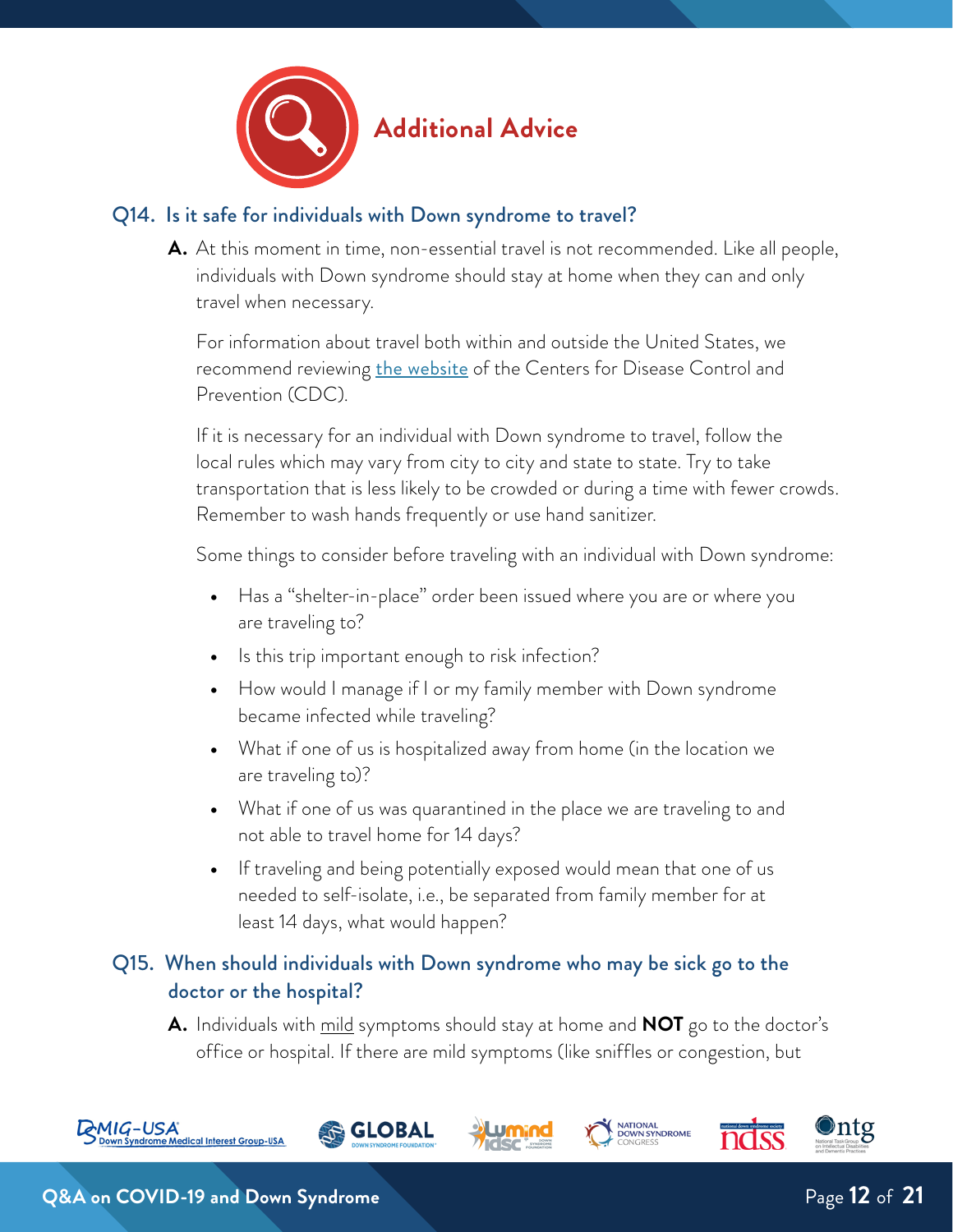otherwise eating, drinking are normal, and the person is having no trouble breathing), you should call the doctor for advice. You may ask if testing for COVID-19 is recommended or possible in your area. If there are more severe symptoms and seeing a doctor is needed, it is very important to call the doctor or hospital first.

#### **In the event of an emergency, please call 911.**

#### Q16. Where can I find information or take action regarding equitable medical care and medical access rights for individuals with Down syndrome?

**A.** Below are some relevant national organizations and links to their websites:

- **•** [Administration for Community Living \(ACL\)](https://acl.gov/); [State Protection & Advocacy](https://acl.gov/programs/aging-and-disability-networks/state-protection-advocacy-systems)  [Page](https://acl.gov/programs/aging-and-disability-networks/state-protection-advocacy-systems); [Resources for Older Adults & People with Disabilities](https://acl.gov/COVID-19)
- **•** [American with Disabilities Act \(ADA\)](https://www.dol.gov/general/topic/disability/ada); [ADA Complaint Submission](https://www.ada.gov/filing_complaint.htm)
- **•** [Anti-Defamation League \(ADL\)](https://www.adl.org/); [ADL Discriminatory Report Submission](https://www.adl.org/reportincident)
- **[The Arc](https://thearc.org/covid/); [COVID-19 Treatment Rationing Complaints](https://thearc.org/resource/hhs-ocr-complaint-of-disability-rights-washington-self-advocates-in-leadership-the-arc-of-the-united-states-and-ivanova-smith/)**
- **•** [National Disability Rights Network \(NDRN\)](https://www.ndrn.org/about/); [NDRN Take Action Page](https://www.ndrn.org/take-action/)

## Q17. What behavioral and functional factors in people with Down syndrome require special consideration?

**A.** People with Down syndrome communicate, learn, and understand in different ways. They may have trouble understanding how to keep themselves healthy or knowing if they are ill. Individuals with Down syndrome may need extra help to learn about "social distancing" and how to prevent the spread of infection. Individuals with Down syndrome may also have a hard time telling others when they don't feel well. They may have trouble knowing they have symptoms or how to describe them. For these reasons, they may not seek medical care quickly, so close attention and support from caregivers is needed.

People with Down syndrome also tend to be very sensitive to other people's feelings. Most people with Down syndrome will pick up that "something is going on." Share information and answer questions about COVID-19. Be calm and give facts. Use simple words and pictures. Try to follow the same daily schedule as much as possible.



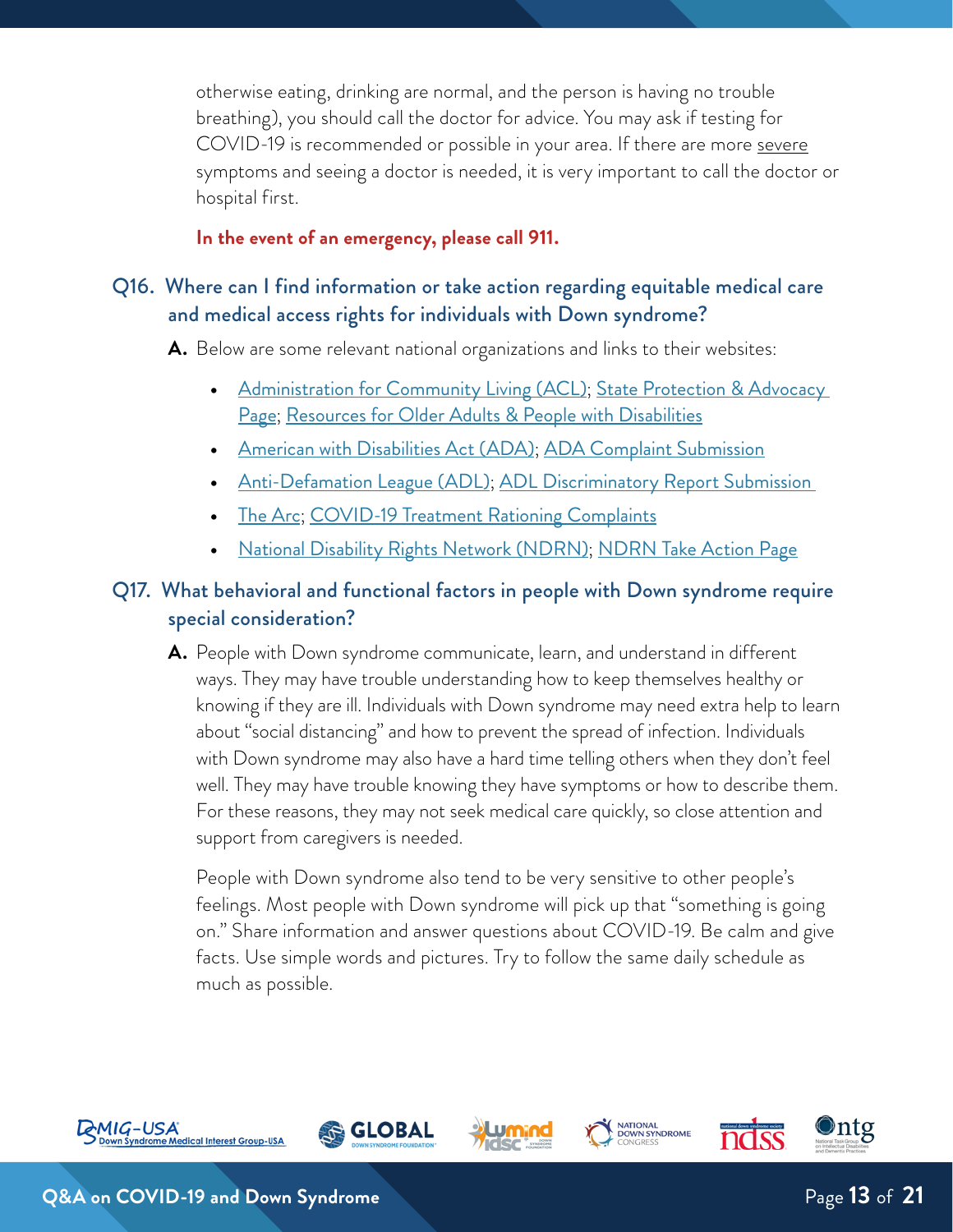There are some helpful resources you can access to better inform you about having that 'conversation' about COVID-19:

- **•** Useful [PDF booklet](https://selfadvocacyinfo.org/resource/plain-language-information-on-covid-19/) created by the Self-Advocacy Resource and Technical Assistance Center (SARTAC) titled, *COVID-19 Information By and For People with Disabilities*
- **•** [Useful article](https://childmind.org/article/talking-to-kids-about-the-coronavirus/) for adults to help with talking to kids about coronavirus
- **•** [Audio story](https://www.npr.org/sections/goatsandsoda/2020/02/28/809580453/just-for-kids-a-comic-exploring-the-new-coronavirus) for kids, plus printable comic strip
- **<u>[Excellent list](https://www.pbs.org/parents/thrive/how-to-talk-to-your-kids-about-coronavirus)</u>** of videos, songs, and show segments from Daniel Tiger to Sesame Street helping with way to keep kids safe and healthy
- [Free printable social story](https://theautismeducator.ie/wp-content/uploads/2020/03/The-Corona-Virus-Free-Printable-.pdf?fbclid=IwAR1ulf42_sHE6gejRqSA3l-1z6FFpRvVpIiZXzggPDDGiKPn5LJgK0oWIXM) about the coronavirus

# Q18. What kind of a plan should I have in place if I have symptoms or if I test positive for COVID-19 or must be hospitalized, and I am the sole caregiver of an individual with Down syndrome?

**A.** Most people who are sick with symptoms or test positive for COVID-19 will not necessarily require hospitalization. However, they will need to isolate from others, and exercise social distancing. In addition, they will likely need to have other people in the home tested for COVID-19, including those with Down syndrome. You will need a plan for someone else (a family member, a personal care worker, a respite worker) to help provide any day-to-day care that you or your child or adult with Down syndrome may need.

If you are hospitalized, either someone else will need to be in the home to support your child or adult with Down syndrome or out of home respite will be necessary. Contact a caregiver support worker at your local area agency on aging or a caseworker from the state or local developmental disabilities' agency, as they may be able to arrange for respite and alternative housing while you are hospitalized. For yourself, connect with the office of your local area agency on aging or state department for elder affairs or local senior services (such as your council on aging).

See also the Centers for Disease Control and Prevention (CDC) advisory on homecare, ["Interim Guidance for Implementing Home Care of People Not](https://www.cdc.gov/coronavirus/2019-ncov/hcp/guidance-home-care.html)  [Requiring Hospitalization for Coronavirus Disease 2019 \(COVID-19\)."](https://www.cdc.gov/coronavirus/2019-ncov/hcp/guidance-home-care.html)

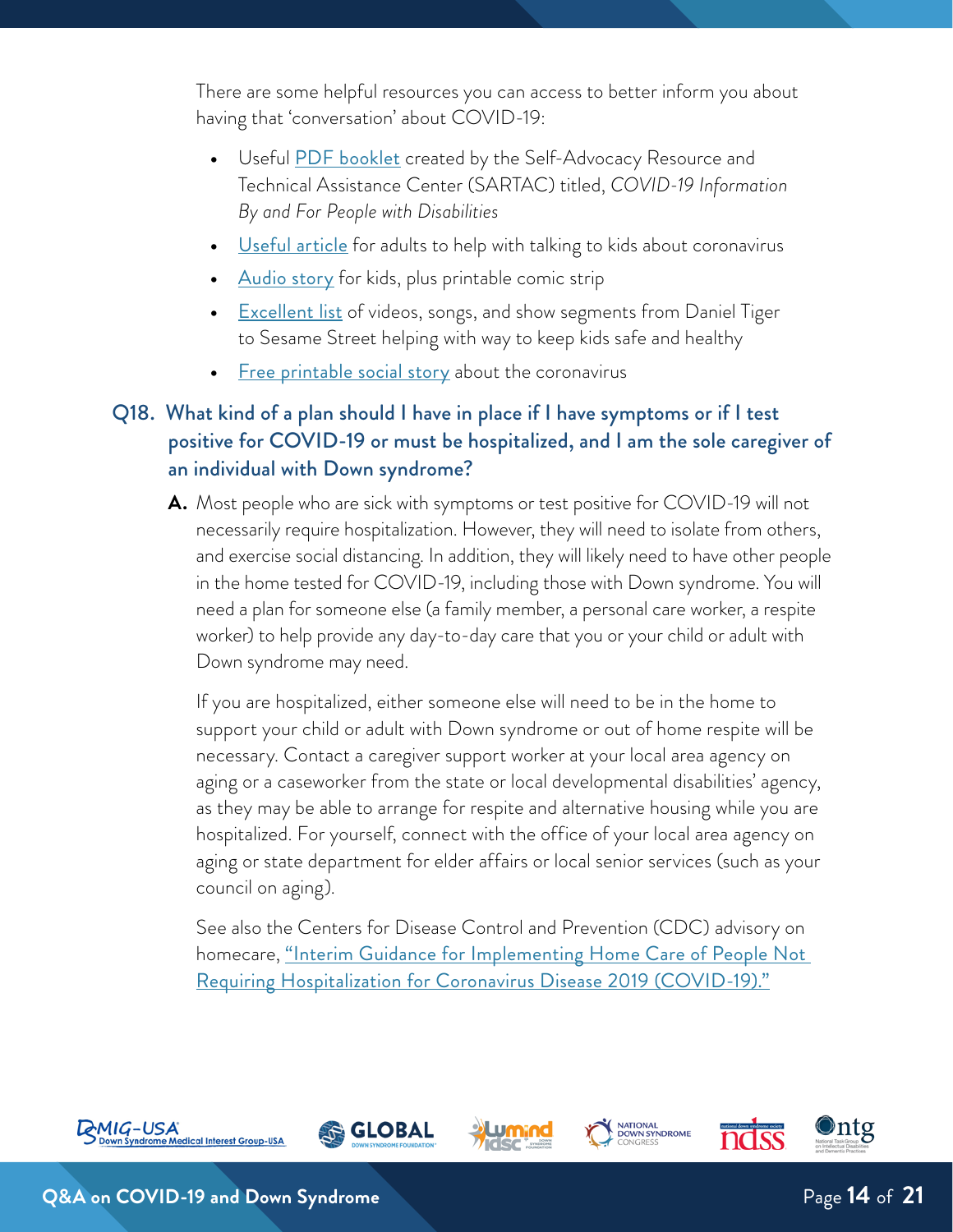# Q19. With "stay and shelter" directives, and cancellations and closures of schools and events, should individuals with Down syndrome still go to work/school/day program and other activities?

**A.** Going to work, school, day programs or other group activities will likely put individuals with Down syndrome at greater risk for getting infected with COVID-19, and if there are other medical issues, it may raise the risk for severe complications. Localities are increasingly asking places where people congregate to close or restrict entry. Some businesses are closing and some are remaining open. If your child or adult with Down syndrome is employed at a business that is remaining open, you and the employer should confer about risk for infection and susceptibility and then decide whether it is advisable to continue going to work.

Schools are currently temporarily closed across the United States. When they open, you should have a conversation with school officials teachers about risk for infection and susceptibility that will help you decide on when your child can return to school.

In the case of day programs, the agency involved should be doing a risk assessment and may decide to close for a period or stay open after introducing infection control and surveillance for symptoms of infection. Confer with the manager at the agency for what safety procedures they have instituted and check as to what safety procedures they have put in place for transport (drivers' training, disinfectants for the busses or vans, seat spacing, etc.) to help decide participation.

In either situation, if individuals with Down syndrome end up at home, try to engage them in some of the activities that are similar to a work, school or day program environment. Creating a reliable, consistent new schedule may also be beneficial.

## Q20. What kind of support is there for individuals with Down syndrome who have Alzheimer's disease and/or dementia and are diagnosed with COVID-19?

**A.** If COVID-19 has been positively diagnosed in an individual with Down syndrome who also has Alzheimer's disease and/or dementia, a medical provider should provide advice as to whether the individual should stay in place or if admission to a hospital or other health care facility is required immediately or over time.

The Alzheimer's Association recommends that all caregivers of individuals living with Alzheimer's disease and all other dementia should follow guidelines from the

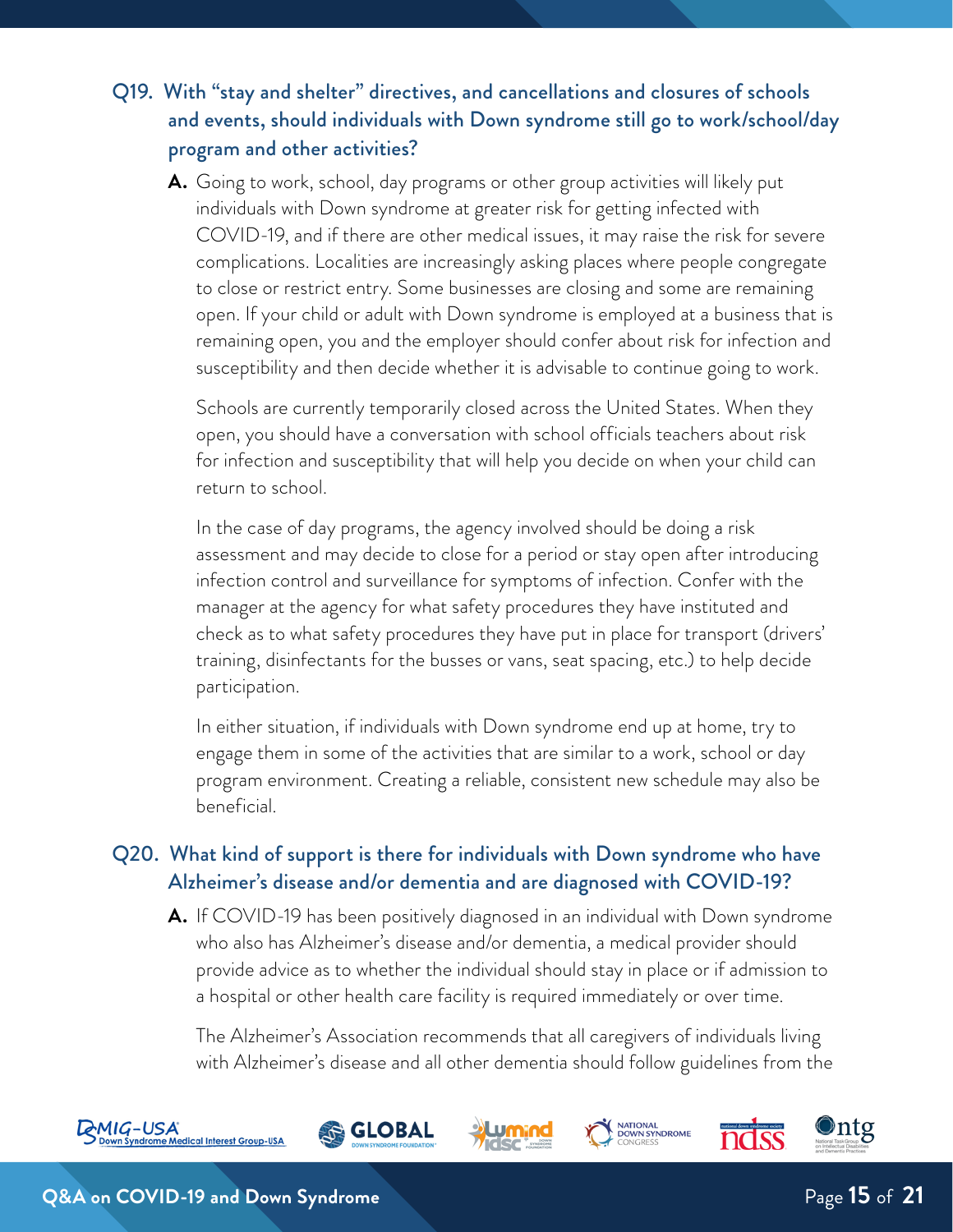Centers for Disease Control (CDC), and should consider the following:

- **•** For people living with dementia, increased confusion is often the first symptom of any illness. If a person living with dementia shows rapidly increased confusion, contact your health care provider for advice.
- **•** People living with dementia may need extra and/or oral reminders and support to remember important hygienic practices from one day to the next.
- **•** Consider placing signs or pictures in the bathroom and elsewhere to remind people with dementia to wash their hands with soap for 20 seconds. Wash your hands together while singing the "Happy Birthday" song.
- **•** Demonstrate thorough handwashing. Alcohol-based hand sanitizer with at least 60% alcohol can be a quick alternative to handwashing if the person with dementia cannot get to a sink or wash his/her hands easily.
- **•** Ask your pharmacist or doctor about filling prescriptions for a greater number of days to reduce your trips to the pharmacy.
- **•** Think ahead and make alternative plans for the person with dementia should adult day care, respite, etc. be modified or cancelled in response to COVID-19.
- **•** Think ahead and make alternative plans for care management if you (as the primary caregiver) should become sick.

#### Q21. Are there any foods or nutrients that can prevent or treat COVID-19?

**A.** No. There is information on the Internet promoting certain foods or nutrients that can prevent or treat the coronavirus infection; however, there is no scientific evidence to support that these foods or nutrients prevent or cure the infection for anyone including those with Down syndrome.

## Q22. What advice is available about pets and service animals? They are an important part of many families.

**SLOBAL** 

**A.** According to the Centers for Disease Control and Prevention (CDC), at this time there are no reports of pets or companion animals becoming sick with COVID-19, and there is no evidence that such animals can spread COVID-19. However, since animals can spread other diseases, it is always recommended that

**NATIONAL<br>DOWN SYNDROME**<br>CONGRESS



⊙ntg

ndss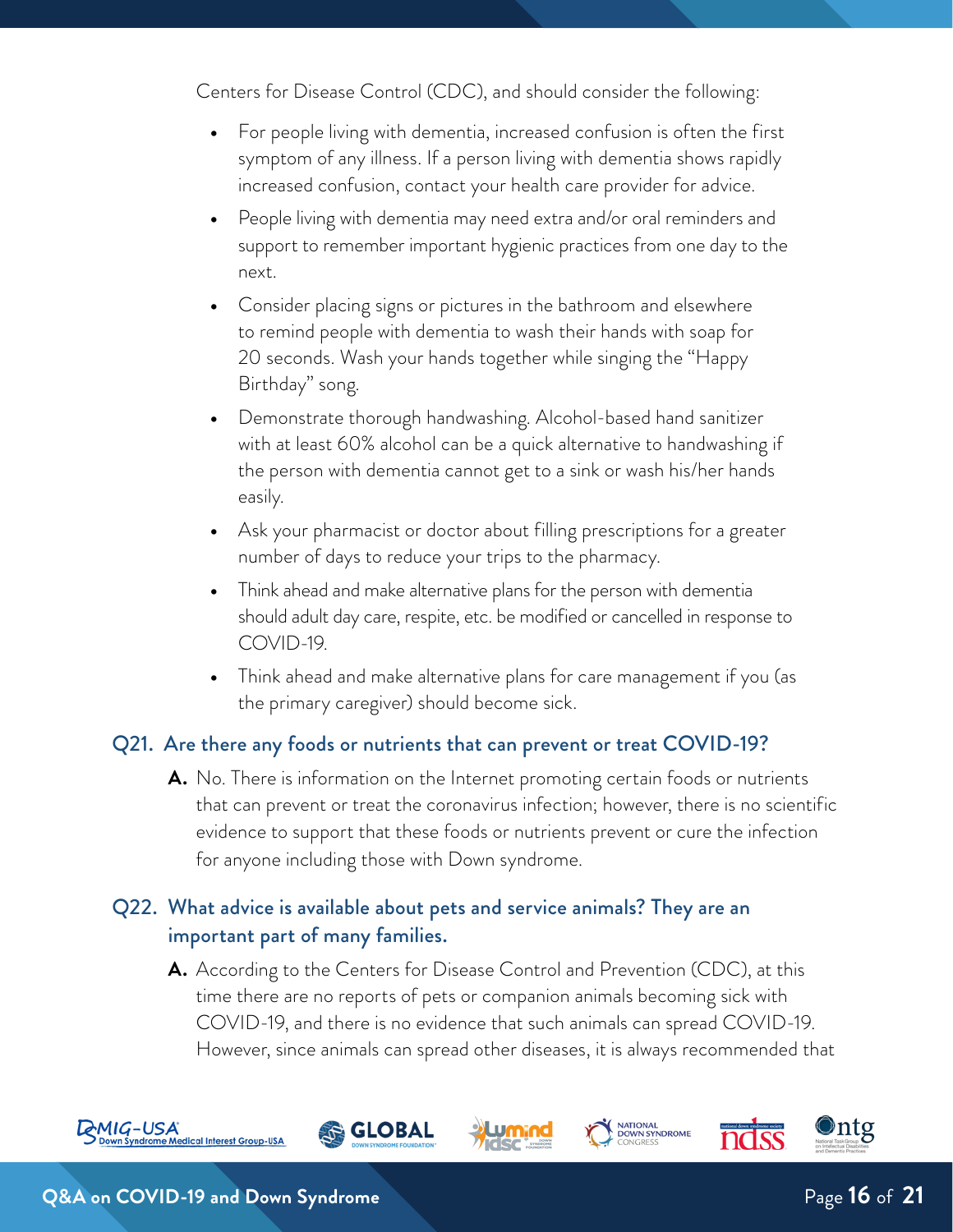everyone wash hands before and after touching or being around any animals. If you are sick with COVID-19, follow the same rules as you would with people. Ask someone to provide care for your pet while you are sick, but if impossible, wash your hands before and after interactions with your pet and wear a face mask. For more information, *[check the advisories](https://www.avma.org/sites/default/files/2020-03/covid-19-faq-pet-owners.pdf)* of the American Veterinary Medical Association.

# Q23. What educational rights is my child with Down syndrome guaranteed if we are quarantined at home?

**A.** The U.S. Department of Education has developed a [5 page resource](https://www2.ed.gov/about/offices/list/ocr/frontpage/faq/rr/policyguidance/Supple%20Fact%20Sheet%203.21.20%20FINAL.pdf), *Supplemental Fact Sheet: Addressing the Risk of COVID-19 in Preschool, Elementary and Secondary Schools While Serving Children with Disabilities*, that explains what you need to know about getting services for children with disabilities during the coronavirus outbreak.

# Q24. Are there special considerations or additional risks for individuals with Down syndrome who are living in group homes or with roommates or support staff?

- **A.** Staying in a group home with roommates or support staff may depend on several factors. As you consider this, please read the [CDC advisory on group living](https://www.cdc.gov/coronavirus/2019-ncov/hcp/guidance-prevent-spread.html).
	- **•** First, know the extent of COVID-19 in your community and the group home's community.
		- » If it is low around and within the group home, it may be best to let the agency handle risk factors.
		- » If it is higher than your own community, you may want to bring the individual with Down syndrome home and shelter-in-place (to avoid contact with other people at risk).
		- » Consider also, that for some people with Down syndrome, a sudden change in their routine, roommates, and familiar environment will create significant stress.
	- **•** Second, assess the extent of preparedness by checking with the agency running the group home. Has the agency running the group home implemented "Respiratory Protection Program Mitigation Strategies" to ensure the safety of all residents and staff?
		- » You as a parent or family member must feel comfortable asking agency leadership what COVID-19 Mitigation Strategies have been implemented to ensure the safety of all residents.







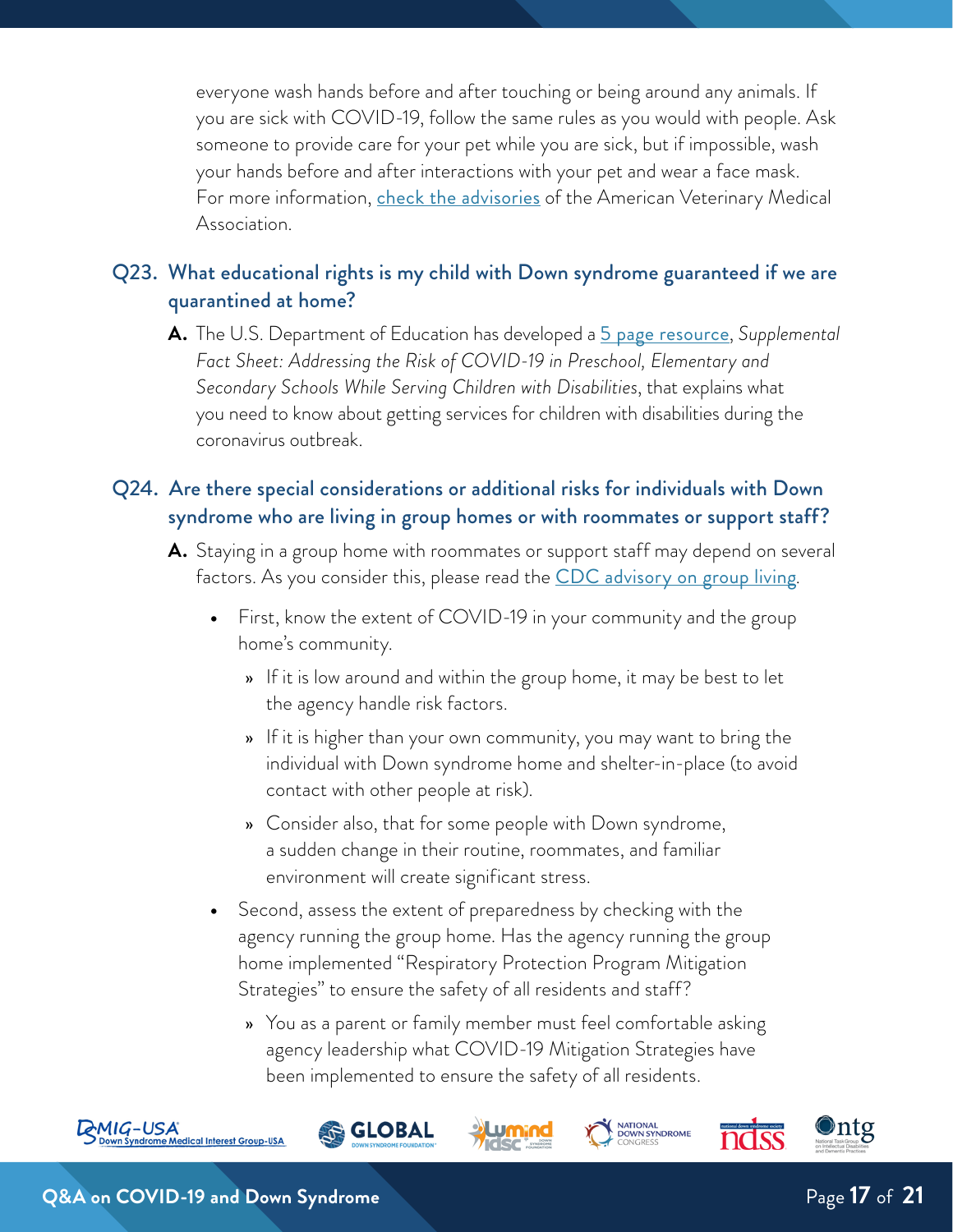- » It is crucial to ask specifically what **respiratory protection mitigation strategies** have been implemented. A prepared agency will identify COVID-19 mitigation strategies such as:
	- ✓ Identify and "red flag" all residents that pose significant risk for COVID-19 (recurrent respiratory conditions, recently hospitalized, pneumonia within past year).
	- ✓ Institute a "watch order" for those vulnerable and at-risk residents.
	- ✓ Restrict community social activities for those "red flagged."
	- ✓ Institute a training program for staff in all programs on recognizing symptoms, providing safe care, and instituting self-protection.
	- $\checkmark$  Identify agency staff who are willing, competent, and capable to provide COVID-19 care once a resident tests positive.
	- ✓ Restrict all visitor access to the home (except medical personnel).
	- ✓ Consult with the pharmacy and acquired 2-months' supply of medications for everyone.
	- $\checkmark$  Update all consent information in case of sudden hospitalization.
	- $\checkmark$  Update "individual health passport" for each resident.
	- ✓ Identify healthcare professionals willing to provide in-home care.
	- $\checkmark$  Plan for or create an isolation area in the home or dedicate one of their homes for the care of infected residents.
	- $\checkmark$  Order and make available protective materials for use by staff and residents (such as masks, disinfectants, etc.).
	- $\checkmark$  Institute infection control policy and procedures specific to COVID-19.
	- $\boldsymbol{\checkmark}$  Institute an incentive policy for increased hourly wages for staff in homes with some residents infected with COVID-19.

**NATIONAL<br>DOWN SYNDROME**<br>CONGRESS

✓ Provide for testing, of staff in homes with a resident with COVID-19, at the beginning and end of each shift.

**GLOBAL** 





⊙ntg

nass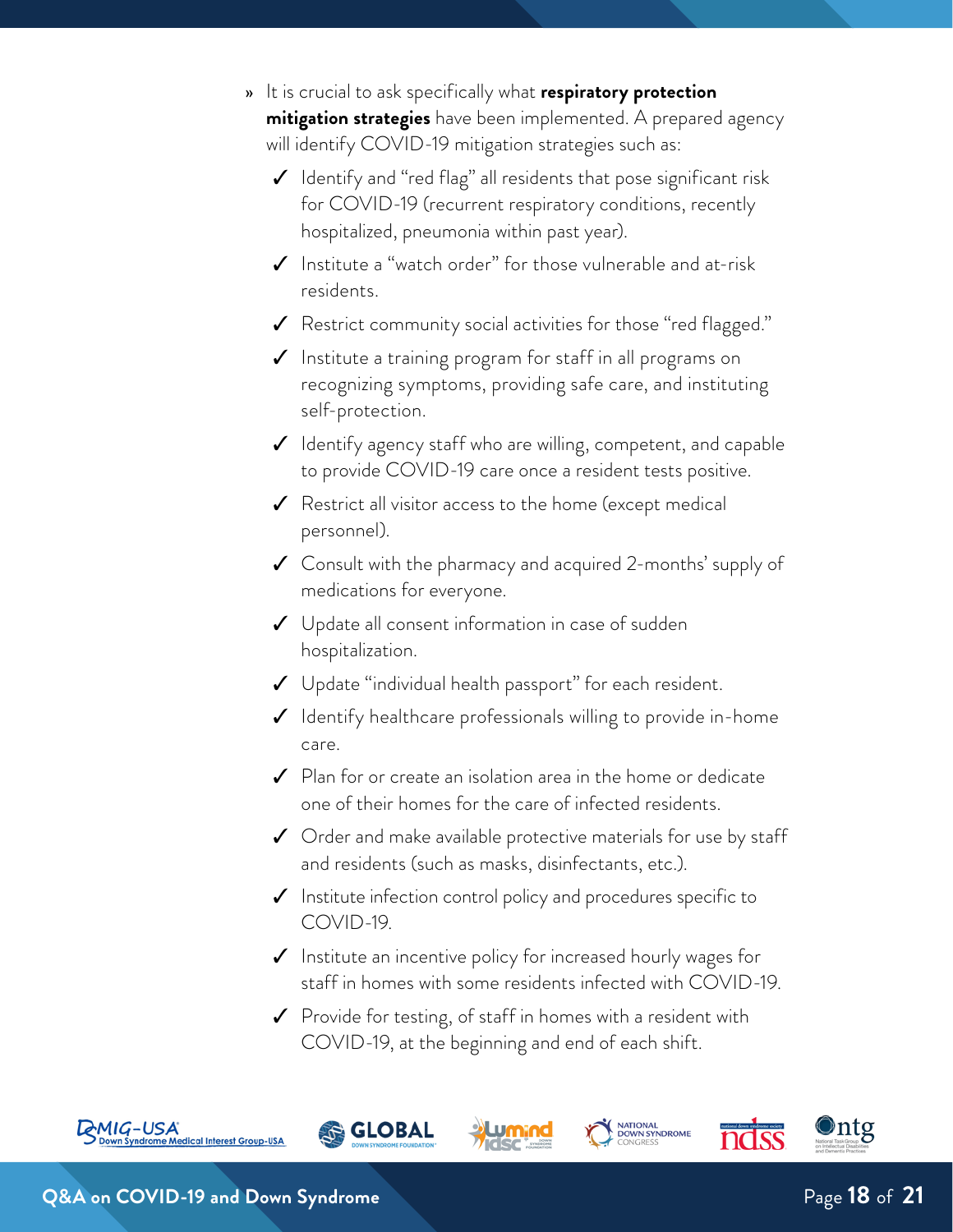$\checkmark$  Have a plan in place for the referral and transfer of any residents needing hospital care.

If the agency is being proactive, it will have a procedure in place to reassure you of the safety of your child or adult with Down syndrome. If the agency has not taken any steps to implement preventive measures against its clientele being infected with COVID-19, then you may want to have your family member come to live with you until it is safe for that individual to return to the group home.

Close contact with any individual who has COVID-19 symptoms can pose the greatest risk, especially if living in close quarters in a small home or with a roommate. It can be reduced by exercising caution such as stringent and frequent handwashing, keeping away from surfaces the person may have touched, and avoiding physical contact, but this will require close supervision by staff. There will be an elevated risk if roommates or support staff have had contact with an infected person other than someone living or working within the home and are not self-isolating. Check with the agency providing support services and ask about what procedures they have in place to minimize contamination and potential spread of COVID-19.

# Q25. What precautions should be taken if an individual with Down syndrome needs urgent dental care?

**A.** During this challenging health crisis, if an individual with Down syndrome experiences dental urgency (dental pain or swelling with fever), the problem needs to be addressed. Call your dentist to confer and explain the symptoms and seek his or her advice. Most dental practices will have emergency coverage or a service that will direct you to care.

If you do not have a primary care dentist and the dental situation requires immediate attention, your local hospital emergency room is a safety net. However, the personnel there will most likely provide an antibiotic and/or pain medication, which will only be a temporary solution.

Be sure to inform the dental personnel or emergency room personnel if there is a positive COVID-19 diagnosis. If you are unable to obtain urgent care, try contacting a Public Health Center, which will generally have a dentist on staff, or your local dental school which will have a system in place to provide emergency care. The State Dental Society should have a hotline for sourcing referrals as well.

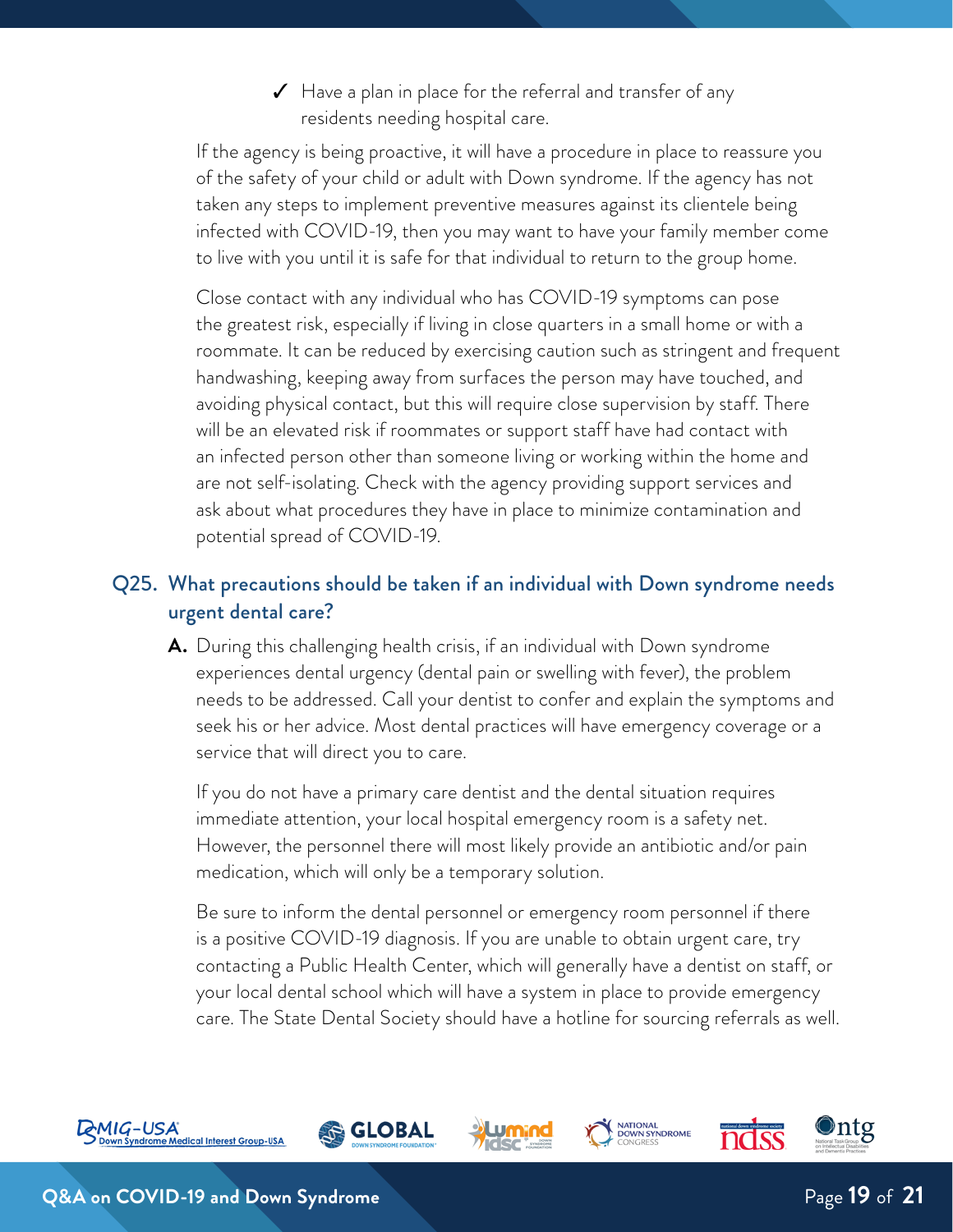If the emergency is a traumatic injury to the face, teeth, or gums caused by an accident or fall, follow the same guideline. Call your dentist first, as most will have an emergency service set up. If they do not, follow the same course of action as noted above. It is important that the pain, swelling, fever, and infection be treated. All health care professionals will be working together to provide interdisciplinary care to persons with special needs.

For up-to-date advisories check the **[American Dental Association](https://success.ada.org/en/practice-management/patients/infectious-diseases-2019-novel-coronavirus?utm_source=adaorg&utm_medium=VanityURL&_ga=2.148555443.508193040.1584572635-1711689137.1584572635)** website and that of the [CDC](https://www.cdc.gov/oralhealth/infectioncontrol/statement-COVID.html).

#### Q26. Could using CPAP after exposure to the coronavirus make it worse?

**A.** Obstructive sleep apnea is very common in people with Down syndrome, affecting between 30-60%, and CPAP is often used to treat it. Use of CPAP for those with sleep apnea is important for maintaining good health and is far more likely to benefit rather than harm a person with Down syndrome who has COVID-19. Some people find that it is less comfortable to use when congested and prefer not to use it then. However, obstructive sleep apnea is often made worse when the tissues lining the nose and throat become swollen, as happens with infection, further narrowing down the air passages that are already prone to collapse. Because of this, it may be that the discomfort they are experiencing is related to the CPAP not working as effectively as it usually does.

Two things which can help make CPAP more comfortable to use when the upper airways are more swollen and congested are increasing the settings of the heated humidifier and raising the temperature of the heated air-hose. Doing so may help reduce the swelling of the soft tissues of the upper airway and reduce the sensation of the air flowing through the nose, mouth, and throat.

Similar to other viruses which cause respiratory tract infections, COVID-19 can cause severe inflammation of lungs. However, it is important to recognize that many people who develop respiratory disease are treated with CPAP, BiPAP, or mechanical ventilation to support their breathing while they recover. All these have also been used in patients with COVID-19 whose inflamed lungs were unable to support the work of breathing during the acute phase of the disease. The fact that a CPAP machine is sometimes used to treat COVID-19 should allay any concerns that the machine may somehow increase risk if exposed to COVID-19.